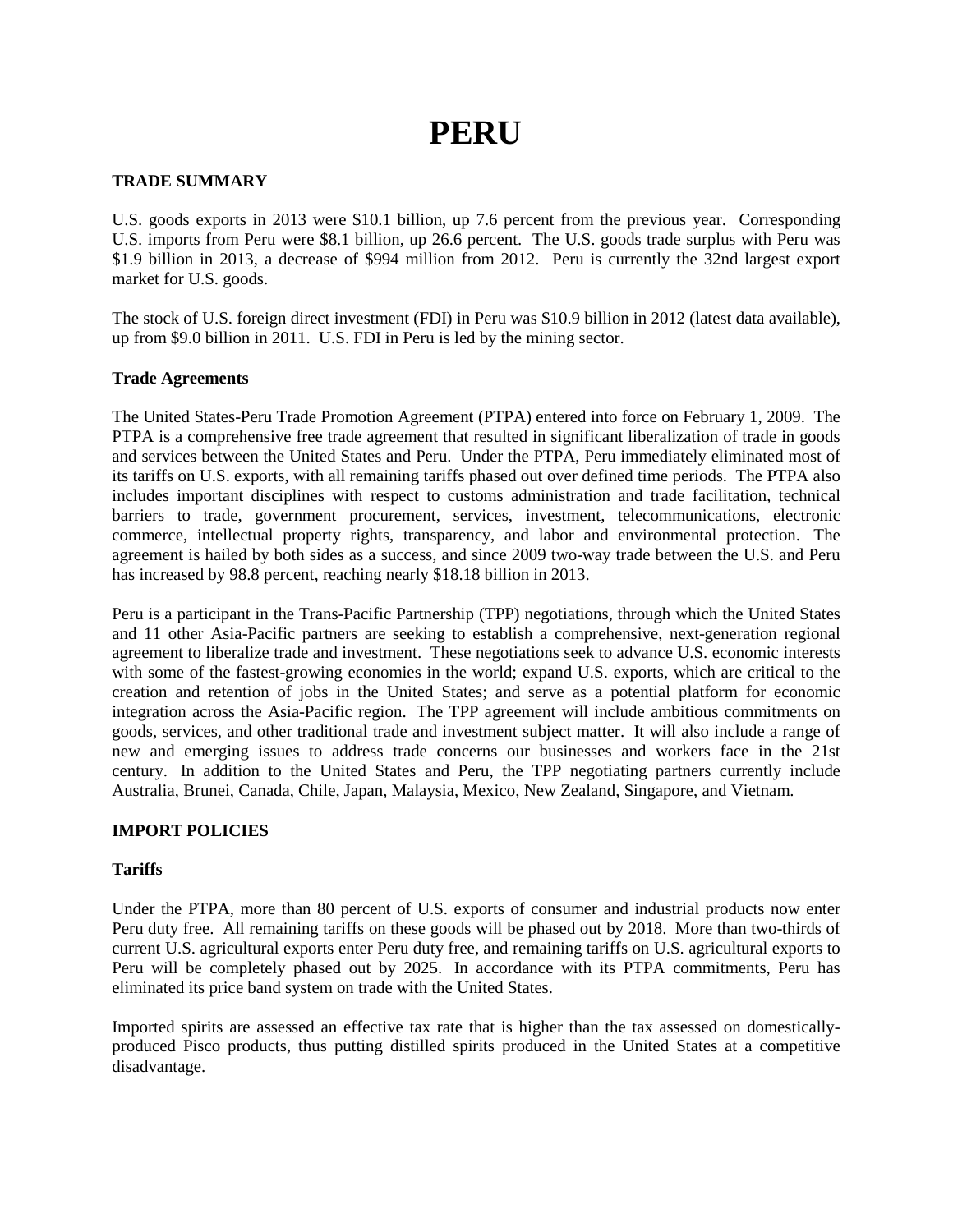#### **Nontariff Measures**

The government of Peru already has eliminated many nontariff barriers, and, under the PTPA, is subjecting remaining measures, including subsidies, to additional disciplines.

Peru currently restricts imports of certain used goods, including used clothing and shoes (except as charitable donations), used tires, cars over five years old, and heavy trucks (weighing three tons or more) more than eight years old. A 45 percent excise tax applies to used cars and trucks (compared to 20 percent for a new car). However, if these used cars and trucks undergo refurbishment in an industrial center in the south of the country (located in Ilo, Matarani, or Tacna) after importation, no excise tax applies.

Peru currently requires that biopharmaceutical companies submit a "Batch Release Certificate" issued by the competent authority of the country of origin. The United States Food and Drug Administration (FDA) does not issue such certificates for all types of biological pharmaceuticals. As a result, this requirement adversely affects market access for some biologics produced in the United States. Other administrative processing requirements and duplicative product testing have a negative impact on access to the Peruvian market. For instance, the Peruvian Ministry of Health allows the registration of biosimilars of biologic drugs without clinical testing. The registration need only include an affidavit that successful clinical trials have taken place and that the drug is safe for use. As a result, local companies can register biosimilar products that infringe on patented biologic drugs.

# **GOVERNMENT PROCUREMENT**

The PTPA requires that procuring entities use fair, nondiscriminatory, and transparent procurement procedures, including advance notice of purchases and timely and effective bid review procedures for procurements covered by the Agreement. Under the PTPA, U.S. suppliers also can bid on procurements of most Peruvian central government entities on the same basis as Peruvian suppliers. This includes procurements by state-owned enterprises, such as Peru's oil company and Peru's public health insurance agency.

Peru is not a signatory to the WTO Agreement on Government Procurement.

# **INTELLECTUAL PROPERTY RIGHTS PROTECTION**

Peru was listed on the Watch List in the 2013 Special 301 Report. Pirated and counterfeit goods remain widely available in Peru. Inadequate resources for law enforcement, lack of coordination among enforcement agencies, and the need for improvements at Peru's border and in its judicial system remain. Piracy over the Internet continues to be a growing problem, especially with respect to music, software, and video content (movies and television programs). There has been improvement in removing pirated and unlicensed software from government computers, but in accordance with provisions of the PTPA, Peru needs to take further steps. There is a lack of clarity regarding Peru's protections for biotechnologically-derived pharmaceutical products. The United States looks forward to continuing to work with Peru to address these and other issues, including through the TPP negotiations, as well as facilitating training for Peruvian prosecutors on IPR issues, and organizing programs highlighting the benefits of IPR to Peru and its citizens.